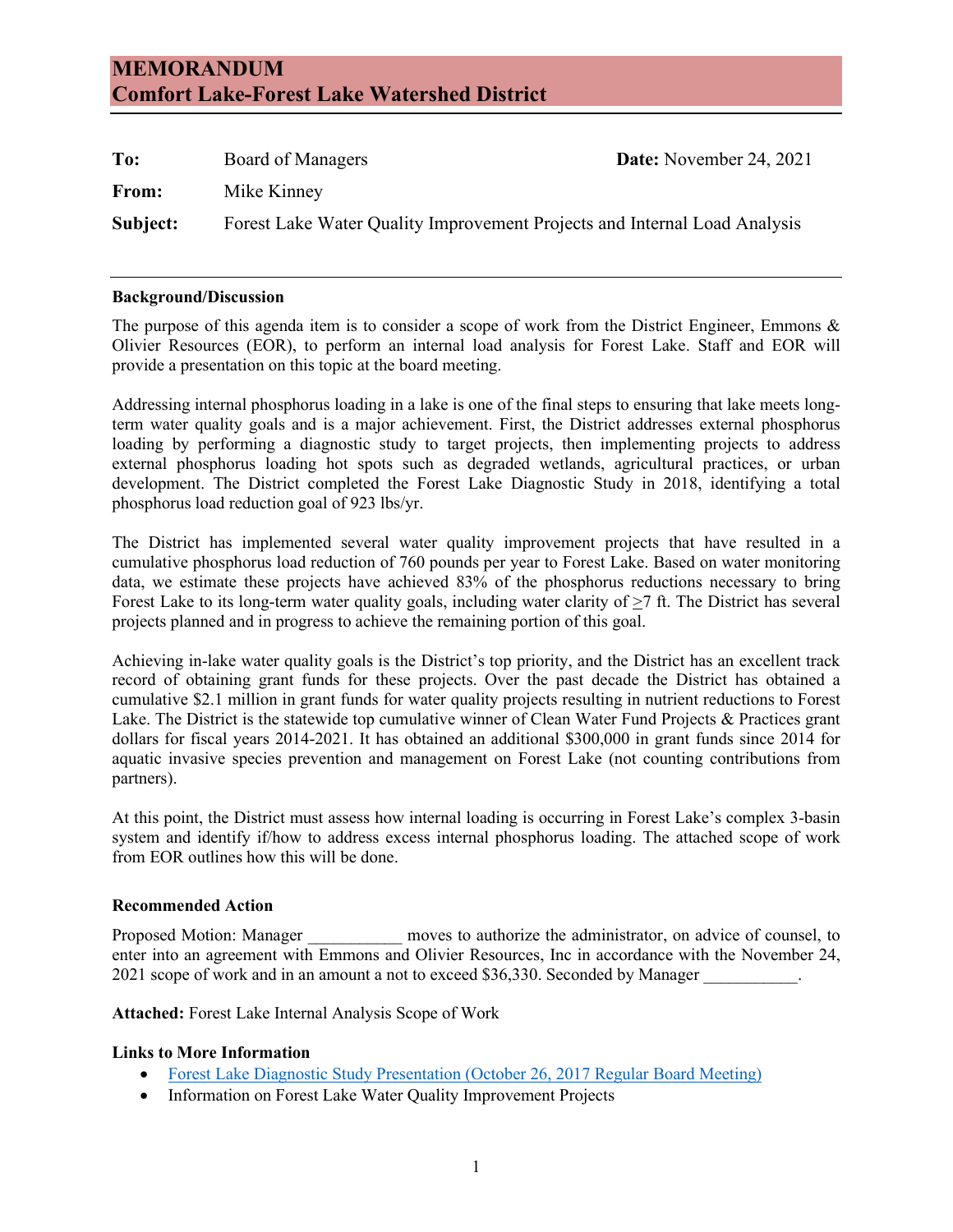# **MEMORANDUM Comfort Lake-Forest Lake Watershed District**

- o [County Road 50 Iron Enhanced Sand Filter](https://www.clflwd.org/CR50_Iron_Sand_Filter.php)
- o [Shields Lake Stormwater Reuse & Alum Treatment](https://www.clflwd.org/Shields_Lake_Stormwater_Harvest_Project.php)
- o [Hilo Lane Stormwater Retrofit](https://www.clflwd.org/Hilo_Lane_Stormwater_Retrofit_Project.php)
- o [Shields Lake Fish Barrier Retrofit](https://www.clflwd.org/Shields_Lake_Fish_Barrier_Retrofit.php)<br>
o Enhanced Street Sweeping Study
- o [Enhanced Street Sweeping Study](https://www.clflwd.org/Forest_Lake_Street_Sweeping_Plan.php)<br>
o Enhanced Street Sweeping 2019 F
- [Enhanced Street Sweeping 2019 Results](https://www.clflwd.org/documents/FLEnhancedStreetSweepingResults_2019.pdf)
- o 3rd [Lake Pond Wetland Treatment Basin](https://www.clflwd.org/Forest_Lake_Wetland_Treatment_Basin_Project.php)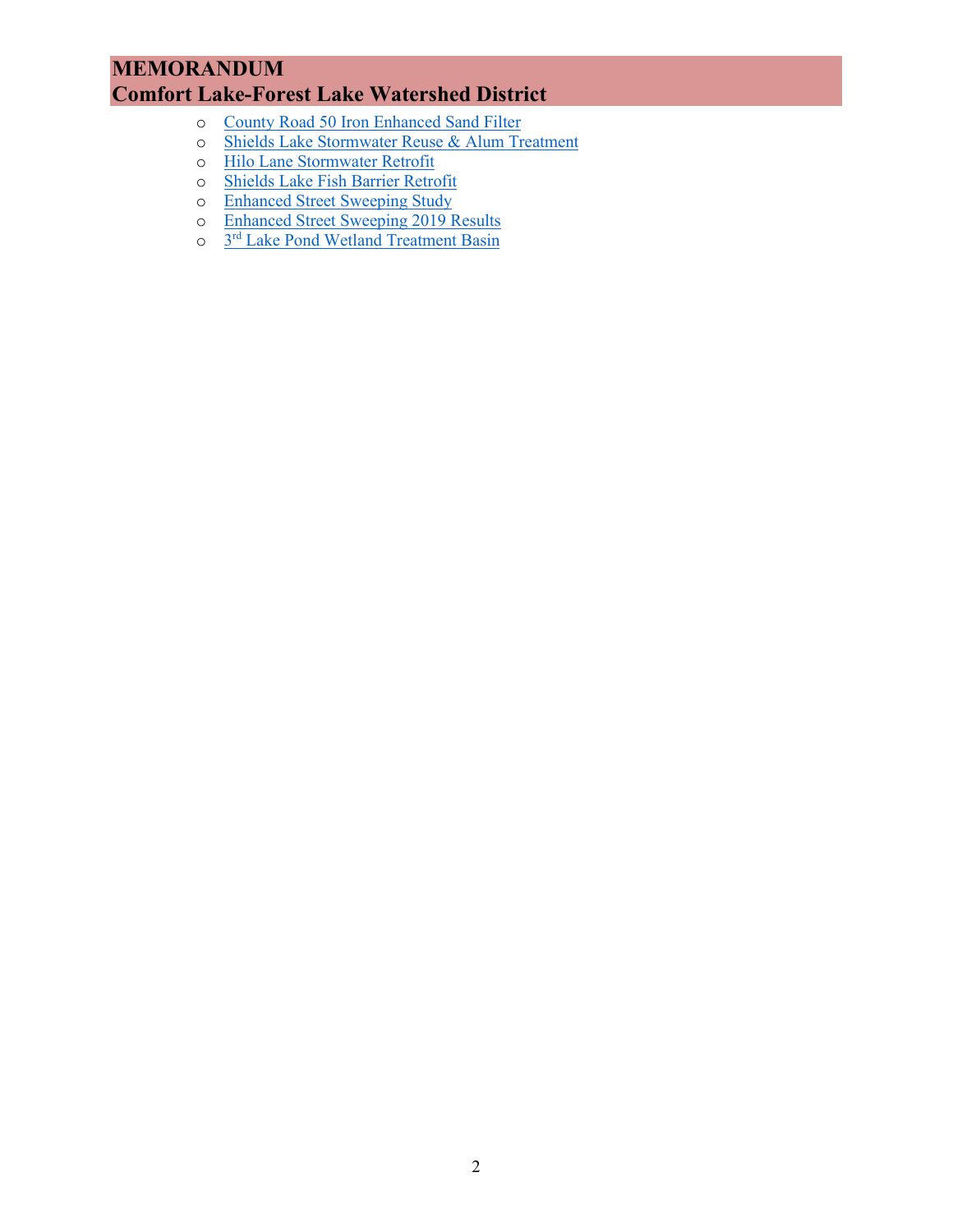# technical memo - forest lmd

| <b>Project Name</b> | Forest Lake In-lake Phosphorus Management Options Analysis      | Date $ $ | 11/24/2021 |
|---------------------|-----------------------------------------------------------------|----------|------------|
| To / Contact info   | <b>CLFLWD Board of Managers</b>                                 |          |            |
| Cc / Contact info   | Mike Kinney, District Administrator                             |          |            |
| From / Contact info | Cecilio Olivier, PE & Joe Pallardy                              |          |            |
| <b>Regarding</b>    | Scope of Work for In-Lake Phosphorus Management Recommendations |          |            |

## **Purpose**

The purpose of this memorandum is to present next steps for addressing in-lake phosphorus (P) loading in Forest Lake, beginning with the development of an in-lake feasibility study. The in-lake feasibility study is required to secure BWSR Clean Water Funds for all in-lake management activities. The goal would be to have this study completed in time to submit a Clean Water Fund Application in 2022 for implementation (applications are typically due around August).

#### **Background**

A 2018 Diagnostic Study and Implementation Plan Update identified that a Total Phosphorus reduction of 923 lbs/year was needed to achieve a long-term, five-year average summer phosphorus concentration at or below 30 ppb as identified in the CLFLWD 2012-2021 Watershed Management Plan. The following key implementation activities were identified as being needed to achieve the phosphorus reduction goals:

**Major Completed Activities** (District has achieved over 80% of the external load reduction goal for Forest Lake):

- Design and construction of the treatment wetland in the  $3<sup>rd</sup>$  Lake Pond drainage area
- Design and construction of the Iron-enhanced sand filter in the Heath Avenue drainage area
- Leasing of agricultural land in Castlewood Drainage area and conversion from row crops to perennial vegetation
- Design and construction of the Stormwater Harvest and Irrigation Reuse System in the Shields Lake drainage area and subsequent Shields Lake in-lake alum treatment
- Feasibility and assessment studies in the WJD-6, Hayward Avenue, and Castlewood drainage areas to identify potential projects.
- Completion of the Forest Lake Enhanced Street Sweeping Plan, plus technical and financial support for the City of Forest Lake purchasing of a regenerative air vacuum sweeper and the implementation of an enhanced street sweeping program
- Design and construction of the Shields Lake Fish Barrier and winter aerator to support gamefish populations and subsequently control carp reproductive success.
- Other numerous smaller cost share projects and implementation of District permitting, aquatic invasive species management, and education & outreach programs

Emmons & Olivier Resources, Inc.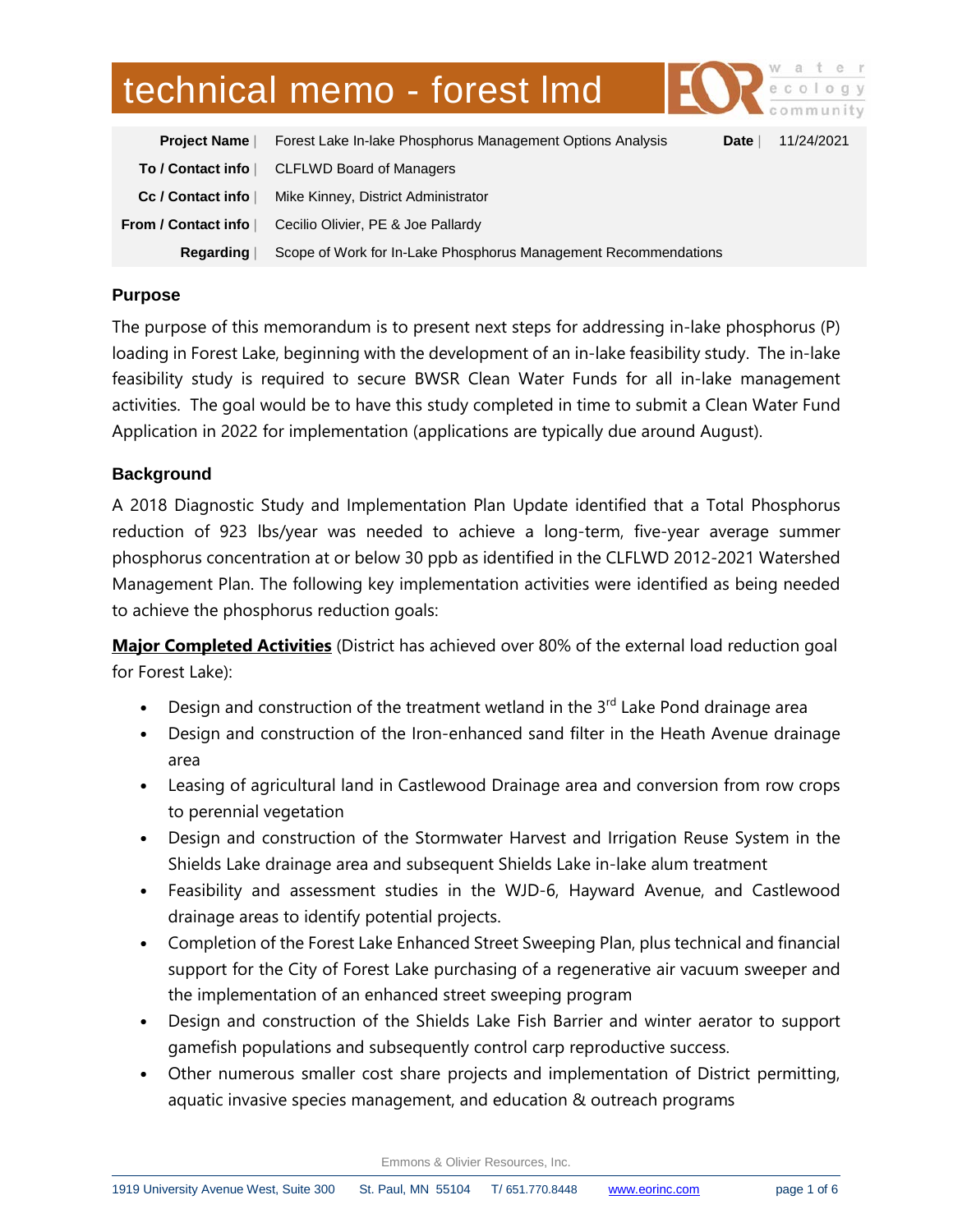## **Remaining Activities**

- WJD-6 Implementation CR50 Iron Enhanced Sand Filter planned for construction in 2022.
- WJD-6 Western Tributary Wetland Enhancement Clean Water Fund Application submitted in 2021.
- Additional smaller best management practices (BMPs) around Forest Lake as opportunities arise (e.g., BMPs to be implemented with 2022 Forest Lake Street project on North Shore Circle)
- Potential future alum treatment in one or more of the basins of Forest Lake. Recommendation of which basin(s) would benefit from alum treatment will be determined by the outcome of this study.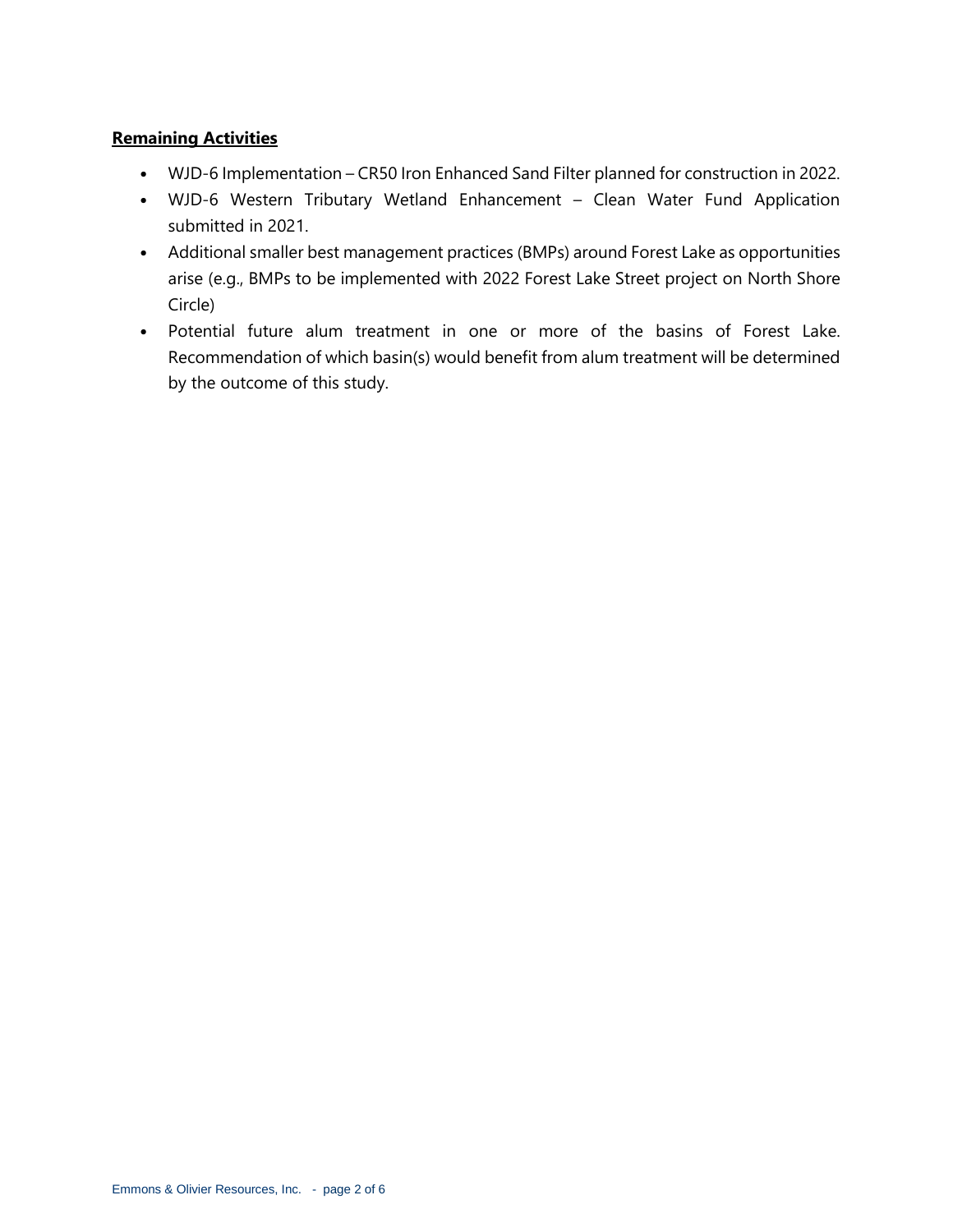#### **2019-2020 Phosphorus Monitoring**

Phosphorus load reduction in the Forest Lake watershed has been achieved by implementing the activities identified above. However, results from monitoring data collected in 2019 and 2020 still show elevated phosphorus concentrations, especially in the Middle Basin.

#### Middle Basin

The Middle Basin of Forest Lake has a maximum depth of 37 feet and a mean depth of 11.1 feet. In 2019, the average phosphorus concentration was 51 µg/L during the growing season (June-September). This is above the State Standard of 40 µg/L. In 2020, the average phosphorus concentration was 42 µg/L during the growing season.

Additionally, summer bottom water (hypolimnion) phosphorus concentrations in the deeper areas of Forest Lake, were consistently high in both 2019 and 2020. A preliminary review of in-lake data collected in 2021 showed a similar pattern with high hypolimnion phosphorus concentrations in August and September prior to an October mixing (turnover) event.

Furthermore, dissolved oxygen (D.O.) and temperature data collected by the St. Croix Watershed Research Station showed that the basin was stratified from June until early September in both 2019 and 2020. Therefore, phosphorus release was possible from early June until early September in both years, with increasingly high phosphorus levels occurring in the hypolimnion by August prior to a fall turnover (mixing event).

#### Eastern Basin

The Eastern Basin of Forest Lake has a maximum depth of 35 feet and a mean depth of 12.6 feet. Observed growing season phosphorus concentrations were below the 40 µg/L standard in both 2019 and 2020. Fifteen (15) of the 16 hypolimnion samples collected from 2019-2020 were also below 40 µg/L. One sample, collected in August of 2020 had a phosphorus concentration of 50 µg/L. D.O. monitoring conducted in 2019 and 2020 suggested the basin was stratified from mid-June until early September in both years. Therefore, phosphorus release was possible from mid-June through early September. However, bottom phosphorus concentrations remained low.

#### Western Basin

The Western Basin of Forest Lake has a maximum depth of 22 feet and a mean depth of 9.9 feet. Observed growing season phosphorus concentrations were below the 40 µg/L standard in both 2019 and 2020. Similarly, eighteen (18) of the 19 hypolimnion samples collected from 2019-2020 were below the 40 µg/L standard. D.O. monitoring conducted in the 2019 and 2020 suggested there was no extended period of low oxygen in the bottom waters. The Western Basin is likely intermittently stratified during periods of the year and may be subject to multiple mixing events throughout the growing season.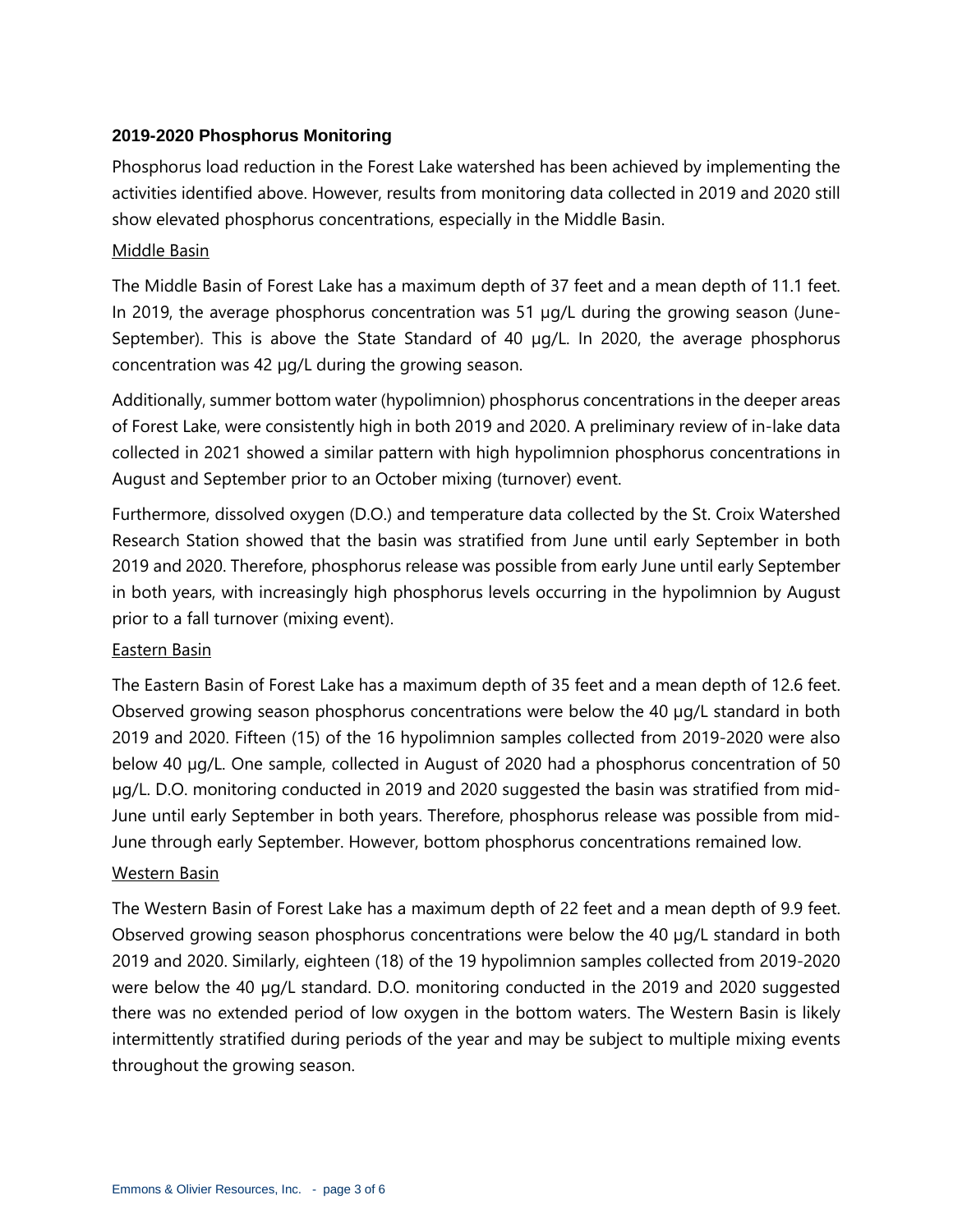#### **Next Steps**

Given that Forest Lake has the characteristics of both a shallow lake (Western Basin) and a deep lake (Middle/Eastern Basin), a variety of management tools may be needed to control in-lake phosphorus release.

Water quality data collected in 2021, paleo cores collected in 2021, and sediment cores proposed to be collected in 2022 will be analyzed to validate the magnitude and duration of internal loading in each basin.

Following this analysis, a cost-benefit evaluation will be performed to estimate the amount of phosphorus reduction per dollar spent on internal load management practices within each basin.

EOR will generate a matrix that includes a range of potential in-lake treatment options that address internal loading in shallow lakes (Western Basin), deep lakes (Middle/Eastern Basin), and internal loading derived from the littoral zone. In-lake management options will be evaluated and presented to the Board.

#### **Work Tasks & Cost**

A combination of in-lake practices may be needed to address the internal loading in the three basins of Forest Lake. This scope of work is for analysis of in-lake data collected to date and analyses of additional sediment cores to be collected in 2022. The most feasible solution, balancing effectiveness with cost will be determined. The outcome of this work will be an in-lake management approach for Forest Lake with a preliminary estimate of probable cost and suggested implementation timeline.

## **Objective 1. Assembling Data and Develop Alum Dosing**

Fieldwork that has been completed (or will be completed) will be assembled to determine the current carp population density, aquatic vegetation distribution and composition, and distribution of sediment phosphorus concentrations – all of which impact the feasibility and effectiveness of in-lake management techniques. Fisheries data will be provided by the DNR. Vegetation distribution, species, and density will be provided by work performed by Blue Water Science and other data sources.

In May of 2022, EOR will collect nine (9) additional sediment cores, including two (2) from the West Basin, two (2) from the Eastern Basin, and five (5) cores from the Middle Basin. The locations of the sediment cores will be representative of the basin conditions and will be designed to capture the spatial variation in sediment chemistry across the probable deep-water internal loading zones present in each basin of Forest Lake.

All cores will be left undisturbed and delivered to Professor Bill James at the University of Wisconsin-Stout. Bill is a Senior Researcher at the University's Center for Limnological Research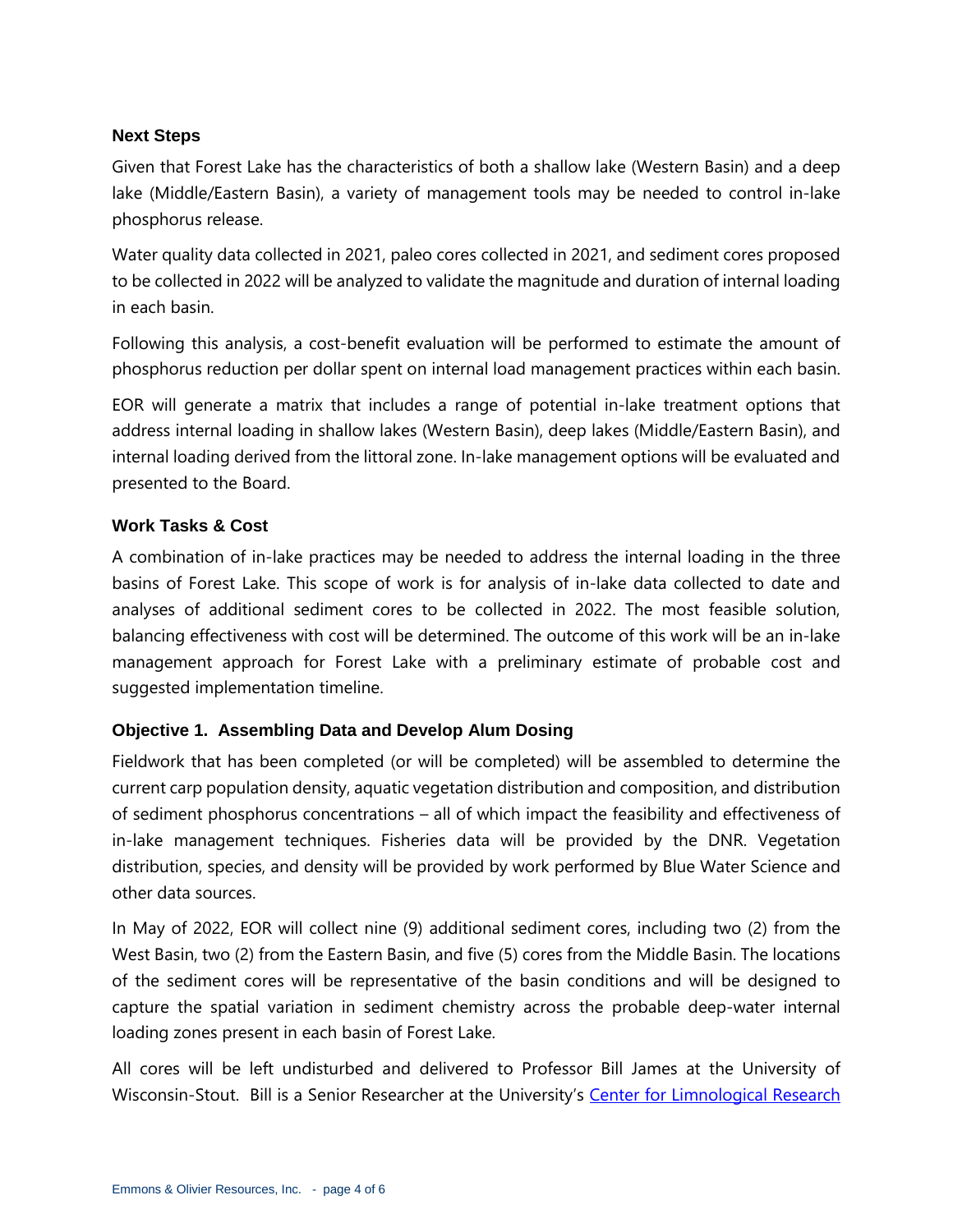[and Rehabilitation.](https://www.uwstout.edu/directory/center-limnological-research-and-rehabilitation) Bill is the national leader in laboratory analysis of lake sediment samples and was recently recognized with the Advancements in Lake Management Technologies award at the 2018 North American Lake Management Society (NALMS) Conference in Cincinnati, Ohio. Bill was also part of a team that received national recognition from NALMS for their role in the Bald Eagle Lake alum application. Further, Bill has authored several studies on phosphorus binding dynamics, alum dosing rates, and aluminum to phosphorus binding ratios, many of which are published in peer-reviewed, scientific journals such as the Lake and Reservoir Management Journal.

Each of the nine (9) cores will be sectioned into five (5) two-centimeter increments. Each twocentimeter increment will be analyzed for phosphorus fractionation to identify the proportions of releasable-phosphorus present within the upper 10 cm of sediment. One core from each of the three lake basins will be used for the phosphorus release rate testing. The sediment phosphorus analysis will be completed by June 2022 and will provide information on the distribution of phosphorus fractionation in the lake sediments. In particular, the Limnological Research Center has unique expertise for determining important mobile phosphorus fractions in aquatic sediments. The lab results will be analyzed to suggest soluble phosphorus release rates, alum dosing levels, alum treatment zones, and associated costs needed to sequester phosphorus in the lakebed sediments.

#### **Objective 2. Develop In-Lake Management Approach**

Increases in water clarity following a reduction in internal loading may result in an increase in the abundance and distribution of submergent aquatic plants in Forest Lake. The in-lake management plan will identify complementary aquatic plant management practices that can further reduce internal loading in addition to the internal load reductions achieved via carp management, alum treatment or other in-lake practices.

Historical and current vegetation surveys will be reviewed to determine the feasibility of native vegetation re-establishment and the level of aquatic invasive species management likely needed with a focus on re-establishing native species, especially *Chara spp.* The *Chara* species, also known as Muskgrass, have the ability to bind and precipitate phosphorus from the water column and can deliver oxygen to the sediment – thereby preventing ironbound sediment phosphorus release.

Previous fish surveys and on-going carp management will also be reviewed, and appropriate management techniques researched and identified. While present in Forest Lake, fisheries surveys completed by the DNR in 2013 and 2017 suggest carp abundance in Forest Lake is low. Implementation of the Shields Lake Fish Barrier retrofit has further controlled the carp population in Forest Lake as Shields Lake has traditionally provided spawning habitat for common carp from Forest Lake. Research at the University of Minnesota has indicated that carp densities of 100 lb/acre or more can have a significant impact on the native vegetation community, and that a density of 30 lb/acre may be a more appropriate target for lake management (Bajer, Sullivan, &